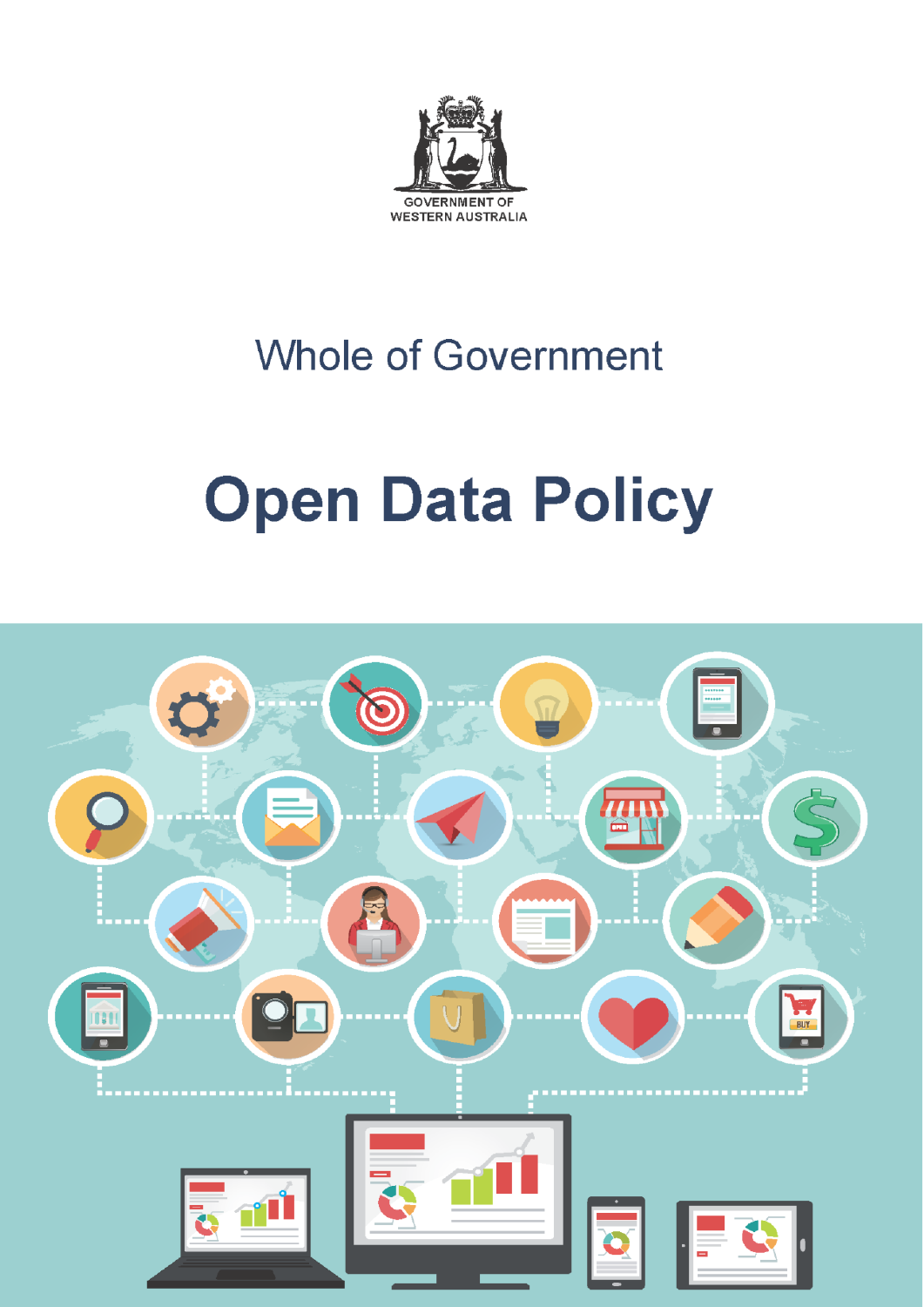# **The Western Australian Whole of Government Open Data Policy**

Version 2. March 2022

#### **Produced and published by**

The Department of the Premier and Cabinet

#### **Acknowledgements**

The Policy was developed in collaboration with Landgate, the Departments of Finance, Treasury and Commerce, and the Economic Regulation Authority Western Australia. See the back page of the Policy for full acknowledgements.

| <b>Contact (Policy)</b> |                                                  | <b>Contact (Implementation)</b> |                                           |
|-------------------------|--------------------------------------------------|---------------------------------|-------------------------------------------|
| Agency:                 | Department of the Premier Agency:<br>and Cabinet |                                 | Landgate                                  |
| Address:                | 2<br><b>Havelock</b><br>WEST PERTH WA 6005       | Street Address:                 | Midland<br>1<br>Square<br>MIDLAND WA 6056 |
| Telephone:              | $(08)$ 6552 5444                                 | Telephone:                      | (08) 9273 9391                            |
| Email:                  | dgov-<br>administrator@dpc.wa.gov.au             | Email:                          | info@data.wa.gov.au                       |



This document, the **Western Australian Whole of Government Open Data Policy, Version 2** is licensed under a **Creative Commons Attribution 4.0 International Licence**. You are free to reuse the work under that licence, on the condition that you attribute the Government of Western Australia (Department of the Premier and Cabinet) as author, indicate if changes were made, and comply with the other licence terms. The licence does not apply to any branding or images.

#### **License URL:** <https://creativecommons.org/licenses/by/4.0/legalcode>

**Attribution:** © Government of Western Australia [\(Department of Premier and Cabinet\)](http://www.dpc.wa.gov.au/Pages/Default.aspx) 2021

#### **Notice Identifying Other Material and/or Rights in this Publication:**

- 1. The Creative Commons licence does not apply to the Government of Western Australia Coat of Arms. Permission to reuse the Coat of Arms can be obtained from the [Department of Premier and Cabinet.](http://www.dpc.wa.gov.au/GuidelinesAndPolicies/SymbolsOfWA/Pages/CoatofArms.aspx)
- 2. The cover image by [chokkicx](http://www.istockphoto.com/portfolio/chokkicx) is reproduced with the permission of [istock.](http://www.istockphoto.com/vector/global-cloud-computing-44403006)

**ISBN (Print):** 9780730702658 **ISBN (Electronic):** 9780730702665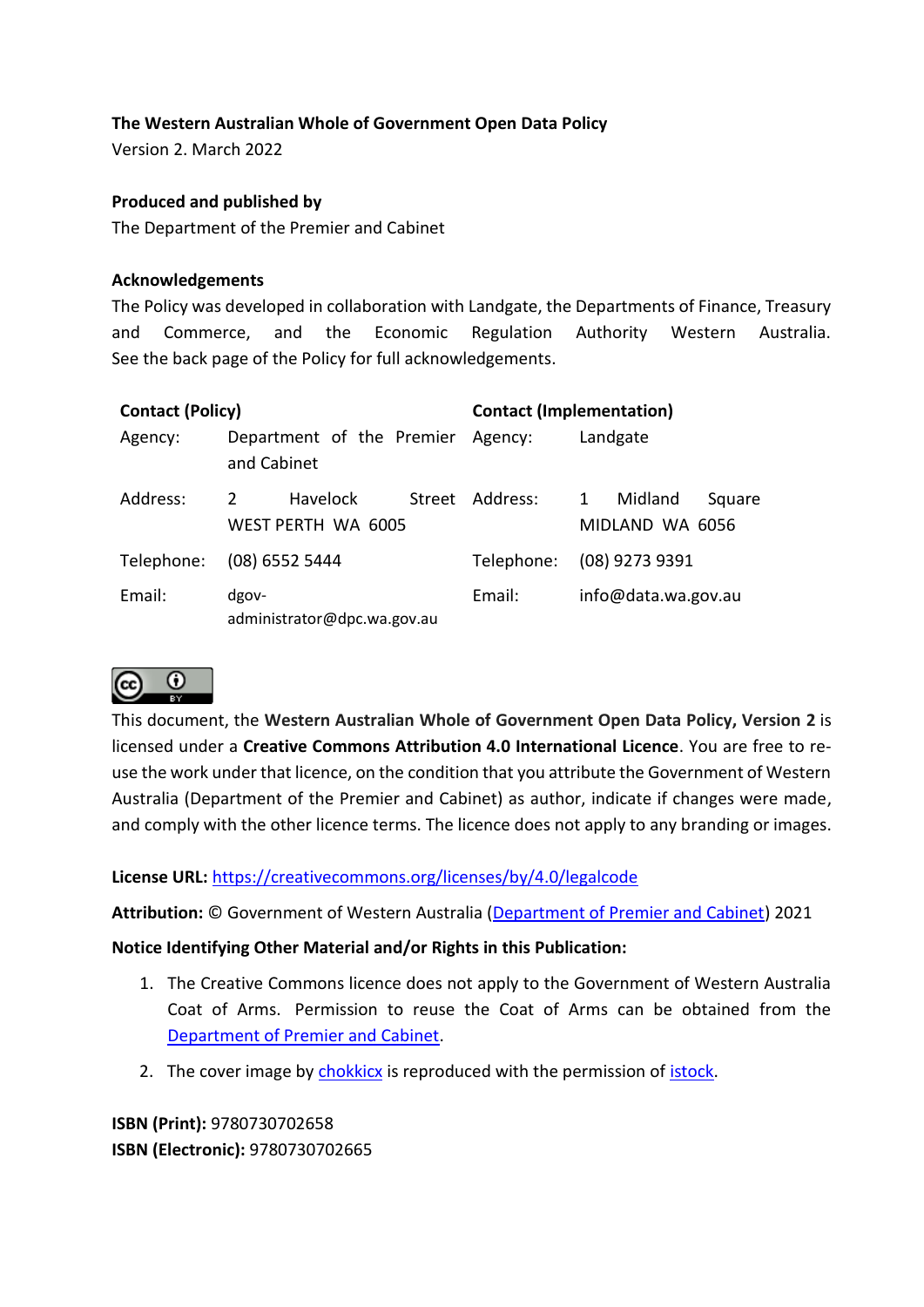# **1. INTRODUCTION**

The Western Australian public sector collects and uses a vast array of data in the course of its everyday operations. This data is a valuable asset that can help us improve the quality and efficiency of government services and deliver a healthier society, environment and economy. .

Many agencies already make their data available to the public, including on their websites or in reports and publications. Taking steps to make this data easier to find and use, and opening access to other datasets, will unlock opportunities for the public sector, businesses and communities to utilise data in more and diverse ways. This gives rise to the development of new insights, ideas and services that have the potential to improve the way we work and live.

# **2. PURPOSE**

The purpose of the Western Australian Whole of Government Open Data Policy (the Policy) is to improve management and use of the public sector's data assets in order to deliver value and benefits for all Western Australians. This includes greater release of appropriate and high-value data to the public in ways that are easily *discoverable* and *usable.*

It is intended that opening access to public sector data will increase productivity and improve service delivery by supporting innovation, research and education, and by facilitating collaboration and evidence-based decision making.

The Policy and its implementation guidance and tools:

- clearly outlines the Western Australian Government's position on open data;
- encourages a well-considered and consistent approach across the public sector to opening access to data (which also ensures the privacy of individuals is adequately protected);
- demonstrates the value of data and the potential benefits of opening access to data; and
- helps agencies implement best practice information management principles to achieve open data objectives.

# **3. BACKGROUND**

#### **3.1 What is open data?**

In practice across Australia and the world, the approach to open data varies to some extent. For the purpose of this Policy, data is considered 'open' when it is:

• released and available for the general public (not for exclusive use);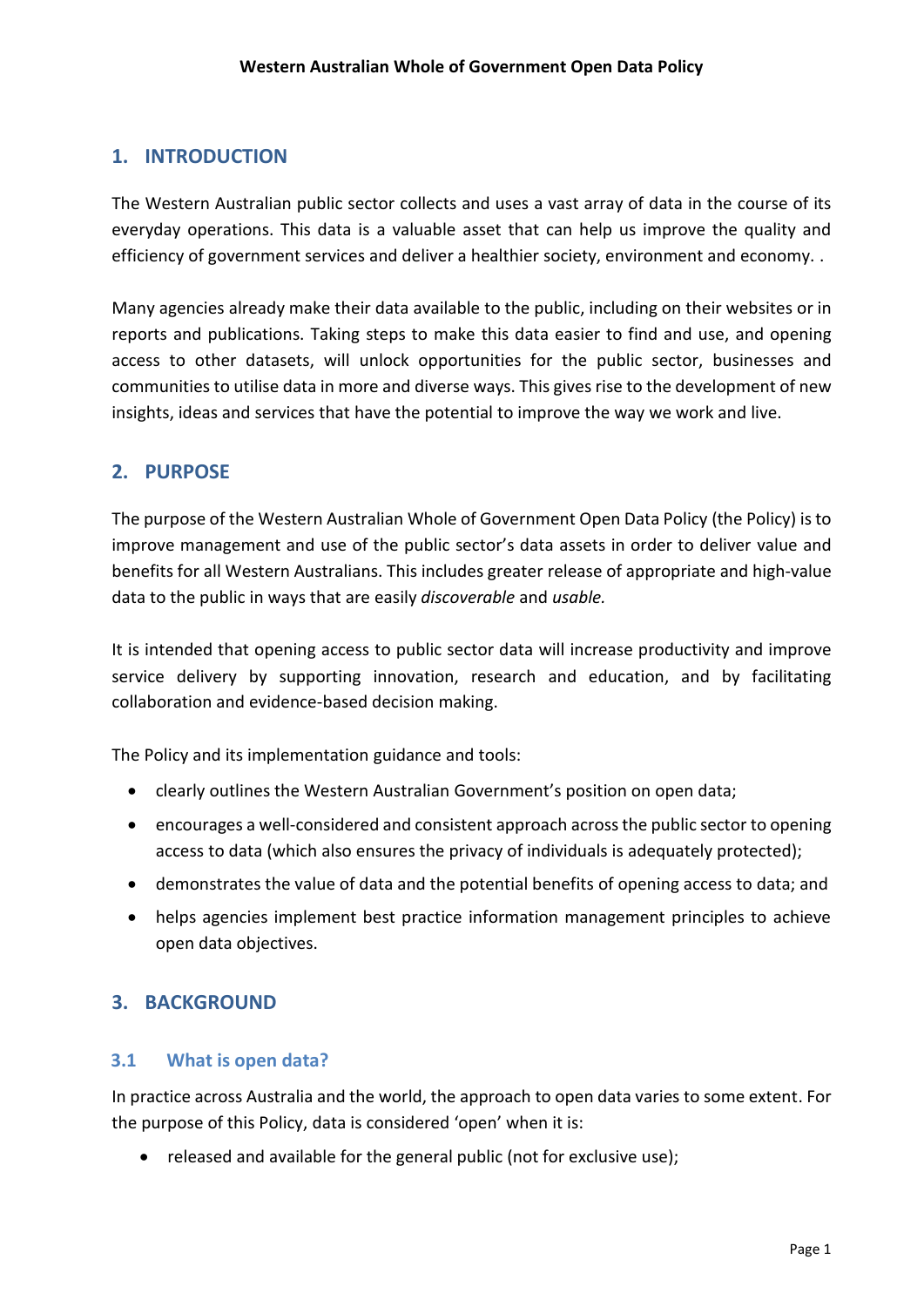- easily *discoverable*;
- in formats that are modifiable, *non-proprietary* and *machine-readable*;
- licensed to enable reuse and redistribution; and
- available at no cost to users.

The Policy recognises the above situation for 'open' data is not always possible or appropriate. For example, there may be instances where more restrictive licences are used and/or a charge is applied.

# **3.2 Why open data?**

Opening access to public sector data, together with approaches to removing restrictions surrounding its use, is a growing trend nationally and internationally. Better management and use of data within government, and enabling broader access and use (e.g. by non-government organisations, businesses and industry, academia and members of the public) has a range of potential benefits for both the public sector and the community.

This includes a more efficient and effective public sector through improvements in the use and application of data for financial and evidence-based policy decisions; strategic and targeted cross-agency collaboration; and the development of innovative solutions, services and tools where there is an identified policy or community need. Opening access to data also supports public sector efficiencies and savings through reduced duplication, streamlined processes, and the development and delivery of tools/services more quickly and at lower costs.

For the broader community, potential social and economic benefits include opportunities to develop new businesses and industries (including the not-for-profit sector); improved research outcomes; and better business and community decision making.

Opening access to public sector data also promotes a more transparent and accountable government by providing greater visibility around government activity and expenditure.

# **4. SCOPE**

The target beneficiaries of this Policy are the people of Western Australia.

The Policy applies to all agencies and organisations (agencies) covered by the *Public Sector Management Act 1994* (the Act). The Policy also applies to agencies listed in Schedules 1 and 2 to the Act (e.g. government enterprises, universities, local government, courts and tribunals), consultants and contractors to government, and recipients of government grants.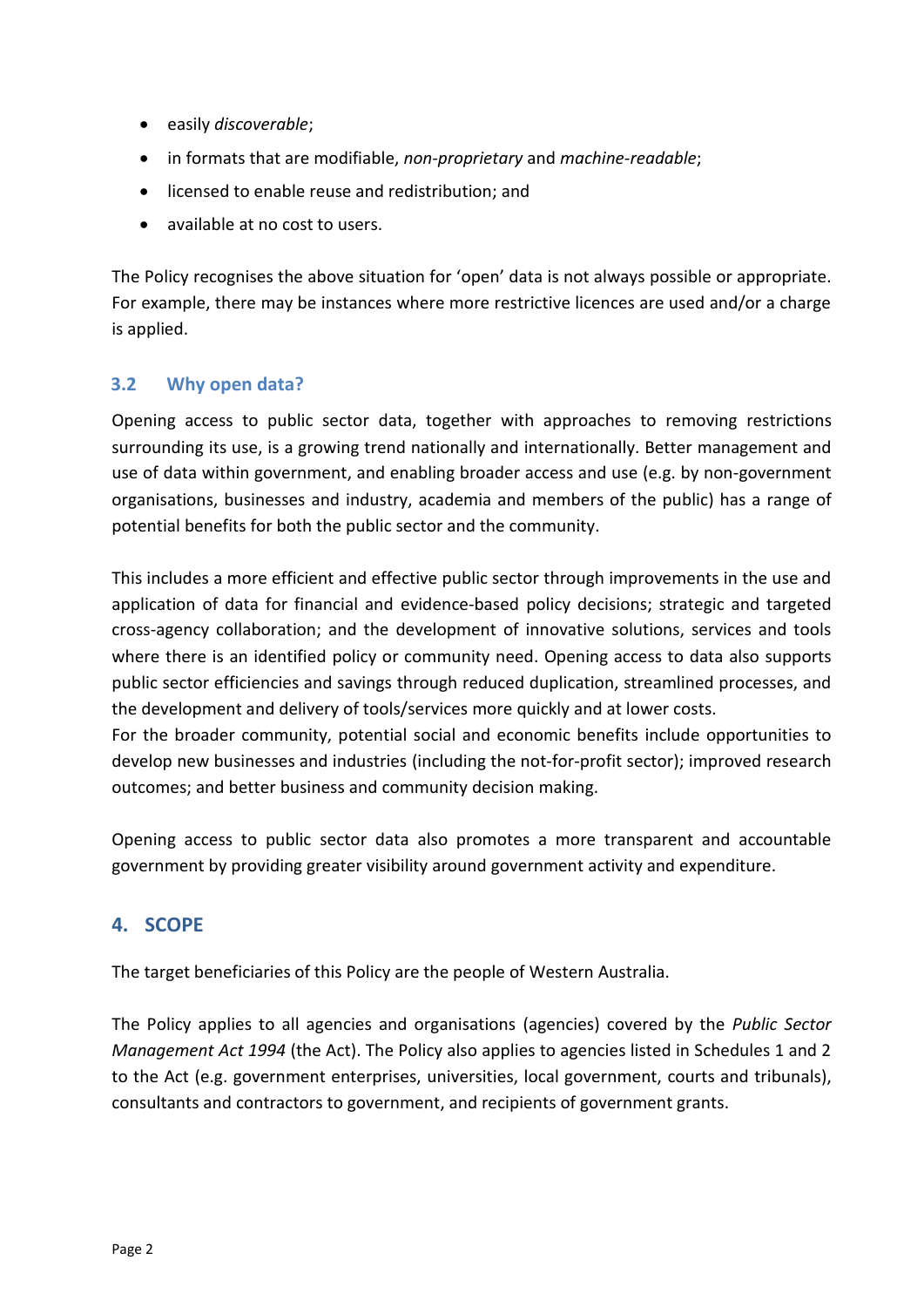The focus of the Policy is *raw data* (data not yet subjected to analysis or interpretation). However, the Policy can also apply to other types of *information* such as data that has been processed to provide greater value<sup>1</sup>.

Achieving a comprehensive approach to *open data* is a progressive and evolving process. In the first instance, agencies should improve the *discoverability* and *usability* of existing datasets by making them open, prioritising those datasets that are already publicly available, in demand by the public, and/or considered high-value.

The Policy also applies to all new data collection and creation, development of systems that collect or create data, and any modernisation projects that update existing data systems.

Before publishing data, agencies should consider their own legislative requirements, and the value and intended outcome of openness against the cost and potential implications of making that data open. This will assist with decisions surrounding how best to manage the data, including whether to release the data and under what conditions, and the priorities for release.

It is expected that agencies will implement the Policy using existing budgets and resources.

# **5. DATA QUALITY**

It is important users have confidence in the data they are accessing and using, and are made aware of any caveats relating to it. To enable users to determine whether a dataset is suitable for their purposes, data should be made available with a statement, or *metadata*, regarding its purpose and *quality*.

Even where there are limitations with regard to a dataset, such as an incomplete dataset, releasing the data is encouraged, provided sufficient information is included to notify users of any limitations or gaps.

# **6. PRINCIPLES**

1

The following principles describe best-practice information management standards for open data across the Western Australian public sector.

#### **6.1 Open by default**

Agencies are encouraged to adopt a position of data openness, with the prerogative in favour of data release, unless there is a clear need to restrict or preclude access for reasons of privacy, confidentiality, security or other relevant considerations (see section 6.4 of this Policy).

<sup>1</sup> Refer to **Appendix A** for the definitions of terms used throughout the Policy (indicated in italics).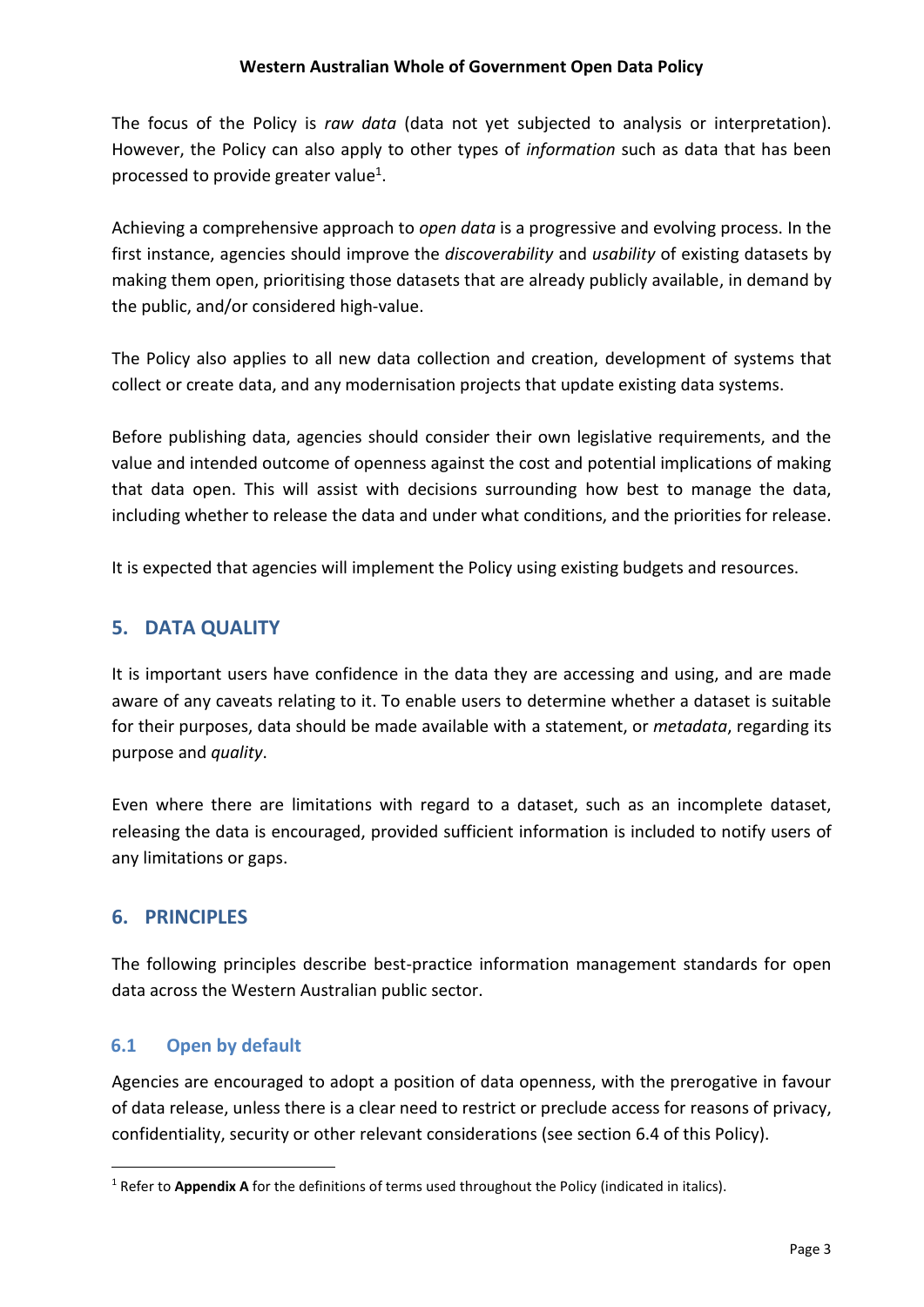Wherever possible, data should be made available at no or minimal cost to users in order to maximise the potential for use. The Policy recognises that there may be legitimate instances where agencies consider applying a reasonable charge for the data, such as where there are significant costs in making the data available. Agencies are encouraged to discuss these considerations with the lead agency for implementation (Landgate).

# **6.2 Easily discoverable and subject to public input**

Data will be easily *discoverable* by being accessible through the Government of Western Australia's online data portal [\(data.wa.gov.au\)](https://data.wa.gov.au/). The portal will provide a single and convenient point of access to open data in Western Australia. Publishing data with *metadata* will better enable users to search for and understand how best to use the data.

Opening access to data facilitates two-way engagement and collaboration between government and the public, industry and other groups. To support this, there will be mechanisms to enable public input and engagement surrounding the data and how it is used.

# **6.3 Usable**

Data should be published in internationally recognised, open standard formats that make it easy to use and transform – that is, formats that are *non-proprietary* and *machine-readable.*

Publishing raw data as collected at the source, with a high level of *granularity*, is preferred where appropriate; however some data may be best published in *aggregate* or modified forms, for example where the considerations outlined in section 6.4 apply.

Data should be licensed appropriately by agencies with clear terms surrounding *copyright* and use. Where possible and appropriate, a non-restrictive licence should be used to promote maximum dissemination and reuse of the data.

Agencies are encouraged to use existing licensing arrangements applied to their data where this makes the data available according to the principles of the Policy. Where these are not suitable, or there is no existing licence in place, standardised licensing frameworks, such as *Creative Commons*, may be useful. The *Creative Commons Attribution (CC BY)* licence, for example, is consistent with the principles of the Policy. However, it should be noted that once a *Creative Commons* licence has been implemented, it cannot be revoked.

There may be instances where agencies are required to set out special copyright arrangements; legislation stipulates a particular copyright position; or a more restrictive licence to those provided under *Creative Commons* is required. Agencies should check and consider their own requirements prior to publishing data.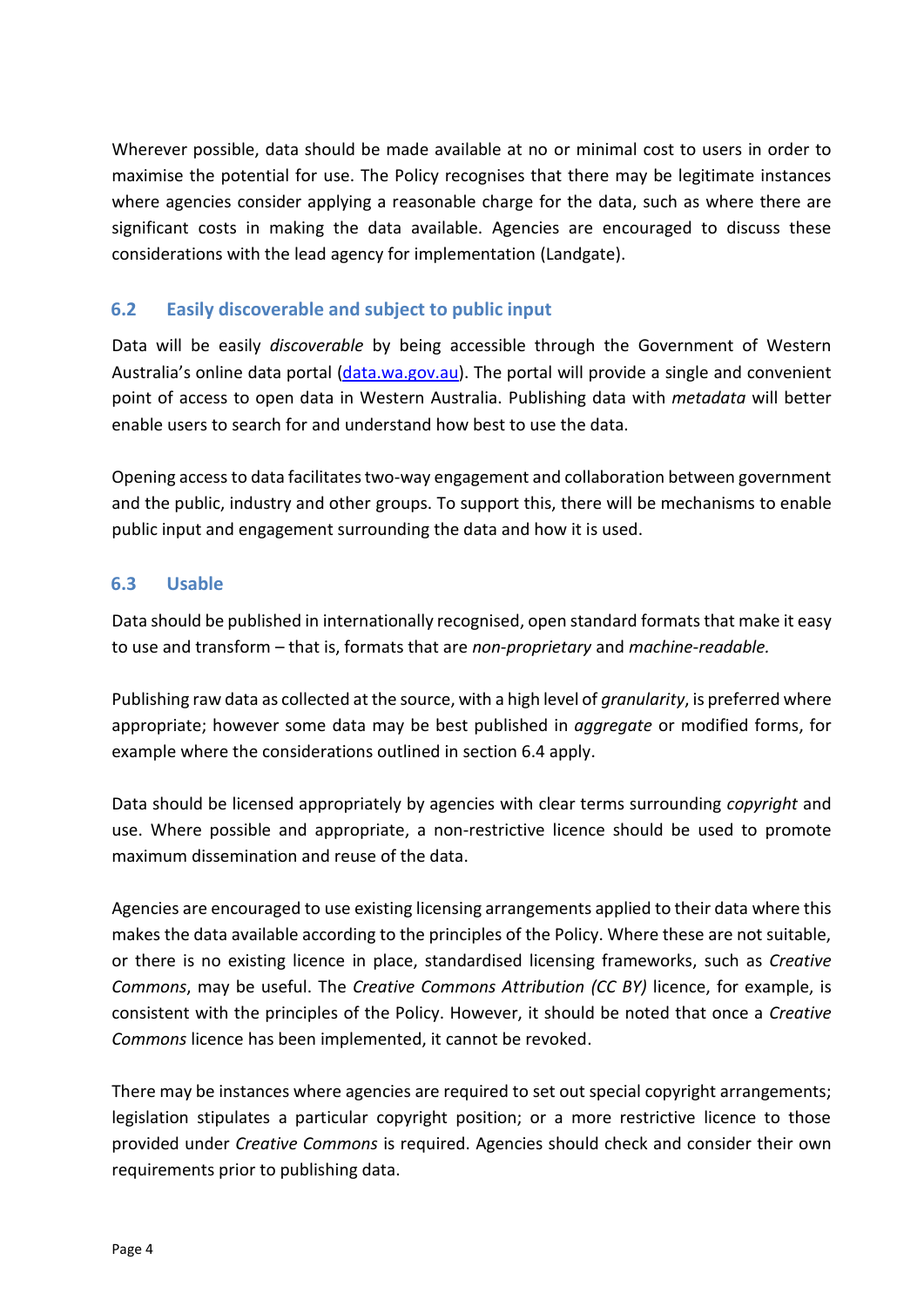Data may have inherent intellectual property and deliver more value and better outcomes for the State when access to the data is managed appropriately. Agencies should consider the [Western Australian Government Intellectual Property Policy 2015,](https://www.wa.gov.au/system/files/2020-11/wa-ip-policy-2015.pdf) which provides guidance on the development, management and use of intellectual property assets, including data.

#### **6.4 Protected where required**

A large amount of data collected by the public sector will be suitable for public release. However, there are instances where the data should be protected and thus, access restricted or precluded, including:

- privacy where personal or sensitive information is involved that can be identified for an individual, or may be involved as an unintended result of *data linking* or combination (see below for more information);
- security because of the nature of the data or information;
- confidentiality arising because of the nature of the data or information itself or because a contractual arrangement has been made in relation to the data or information;
- $\bullet$  legal privilege attached to certain legal advice;
- commercial such as commercial-in-confidence, patent pending or intellectual property considerations; and
- public interest if there are public interest considerations against release and, on balance, those considerations outweigh the public interest considerations in favour of release.

Before releasing data, agencies should carefully consider and address any privacy concerns. That is, data that is released must not be, or able to be, associated with any individual. Agencies may need to de-identify data, which means removing anything that can identify a person. Caution needs to be exercised where disparate datasets, individually de-identified, could potentially be linked or combined to re-identify individuals.

Agencies should classify their information in accordance with the [WA Information Classification](https://www.wa.gov.au/government/publications/western-australian-information-classification-policy)  [Policy](https://www.wa.gov.au/government/publications/western-australian-information-classification-policy) to understand the sensitivity of their data assets. Agencies can then apply appropriate controls including own specific legislative provisions relating to the release of data and information.

#### **6.5 Timely**

Data should be as up-to-date as possible and made available to users in a timely manner. Agencies should clearly state the date(s) of data collection and publishing so as to permit users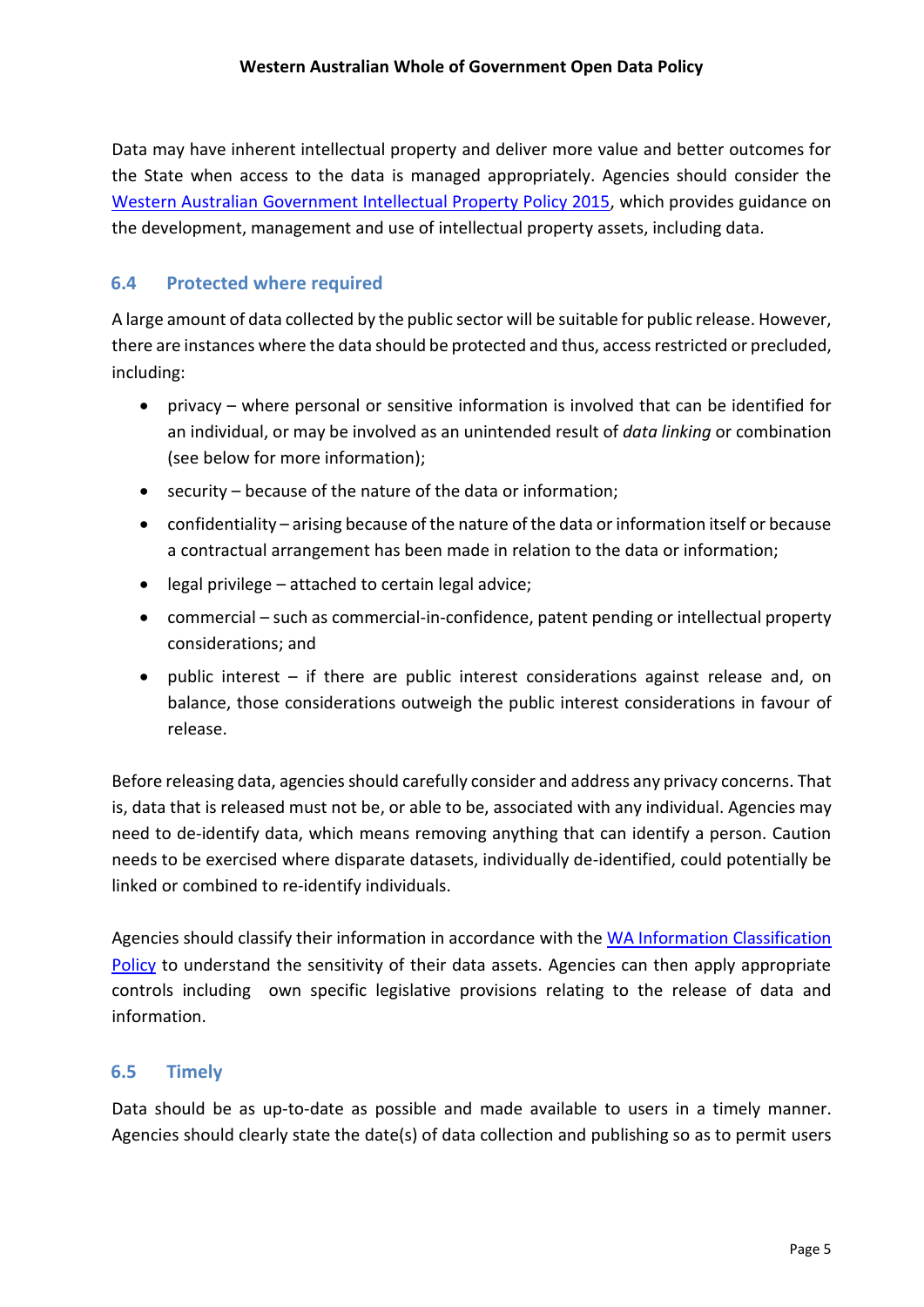to make a judgement on the currency of the dataset. As data is updated, agencies should aim to make it available as soon as possible, or on a consistent periodic basis.

# **7. IMPLEMENTATION**

Implementation and maintenance of the Policy will be led by Landgate.

This Policy will build on the Western Australian Government's success in opening access to location-based data through the Open Data Portal [data.wa.gov.au,](https://data.wa.gov.au/) and the Shared Location Information Platform (SLIP) established by Landgate.

Implementation of this Policy will be a progressive and evolving process. It is not expected that agencies will immediately assume a level of *open data maturity*. Rather, agencies are encouraged to consider their current level and move progressively towards a position of data openness as outlined in this Policy.

Agencies should give consideration to how they can collect and manage their data in a way that supports both downstream data processing and the release of data to the public in manners consistent with the Policy (and without the need for costly retrofitting). Agencies should also consider how they will effectively manage their data as an asset, such as by keeping a data inventory or asset register. To support this, agencies are encouraged to develop their own agency-level open data policy, or incorporate open data into an existing data or information management policy.

Additional information and guidance has been developed to support agencies in implementing the Policy including Common Standards for Core Data Fields and CodeWA — a portal for sharing open source code, tools and software developed by the WA public sector. Landgate as the lead agency for implementation will provide further support as the Policy is rolled-out, capturing lessons from the experience of open data in Western Australia, other Australian jurisdictions and overseas.

# **8. REVIEW**

This Policy is subject to review at least every two years, or as deemed appropriate, thereafter.

#### **9. RELATED GUIDANCE**

Agencies will need to ensure implementation of this Policy is consistent with, and operating within any applicable legislative, policy and strategic frameworks. This may include, but is not limited to:

#### **Legislation**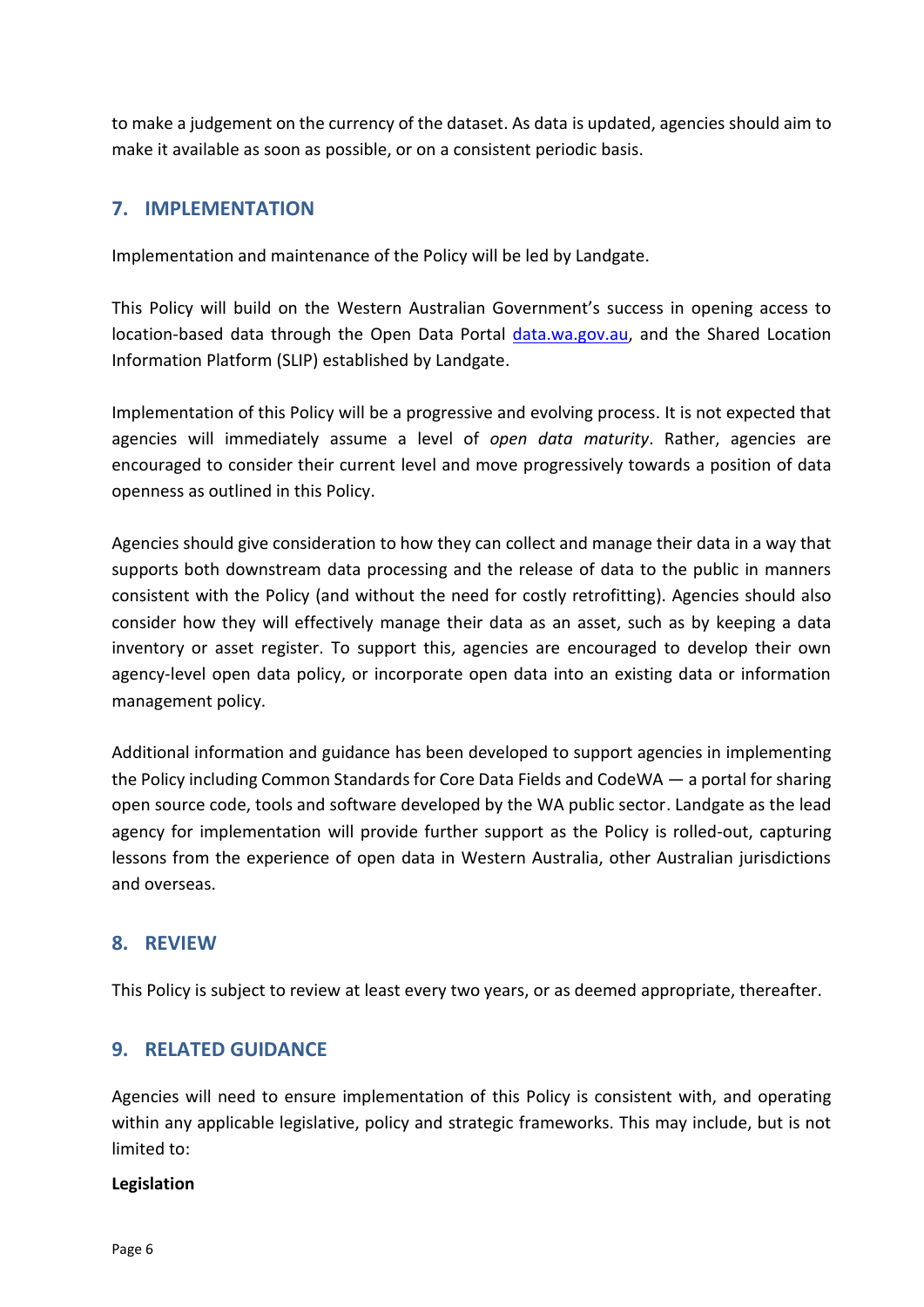- *Copyright Act 1968* (Commonwealth)
- *Privacy Act 1988* (Commonwealth)
- *Public Sector Management Act 1994*
- *Freedom of Information Act 1992*
- *State Records Act 2000*
- *Financial Management Act 2006*

#### **Policies and strategies**

- [Digital Strategy for the Western Australian Government 2021 -](https://www.wa.gov.au/organisation/department-of-the-premier-and-cabinet/digital-strategy-the-western-australian-government-2021-2025) 2025
- [Western Australian Government Intellectual Property Policy 2015](https://www.wa.gov.au/system/files/2020-11/wa-ip-policy-2015.pdf)
- [Western Australian Information Classification Policy 2020](https://www.wa.gov.au/government/publications/western-australian-information-classification-policy)

#### **Resources**

-

- WA Government Common Standards for core data fields
- CodeWA a portal for sharing open source code, tools and software developed by the WA public sector.

# **APPENDIX A – DEFINITION OF TERMS**

**Copyright** is an exclusive and assignable legal right, given to the creator of a dataset to enjoy the use of the data. It has the meaning given to it in the *Copyright Act 1968* and broadly refers to the legal rights that automatically apply to the original expression of an idea.

**Creative Commons licences** provide a simple and standardised way for individual creators, companies and institutions to share their work with others on flexible terms without infringing copyright. The licences allow users to reuse, remix and share the content legally2 .

**Creative Commons Attribution (CC BY)** is a licence that allows users to distribute, remix and build upon a work, and create Derivative Works – even for commercial use – provided they credit the original creator(s). It is the most accommodating of the Creative Commons licences in terms of what others can do with the work**.**

**Data** is information for computer processing. That is, in a form suitable for storage in, or processing by computer software. Data typically comprises numbers and text but can also comprise things such as images, sounds and symbols. A dataset is a collection of related data records.

<sup>2</sup> Creative Commons Australia. (n.d.). *About the Licences*. Retrieved 9 April 2015, from <http://creativecommons.org.au/learn/licences/>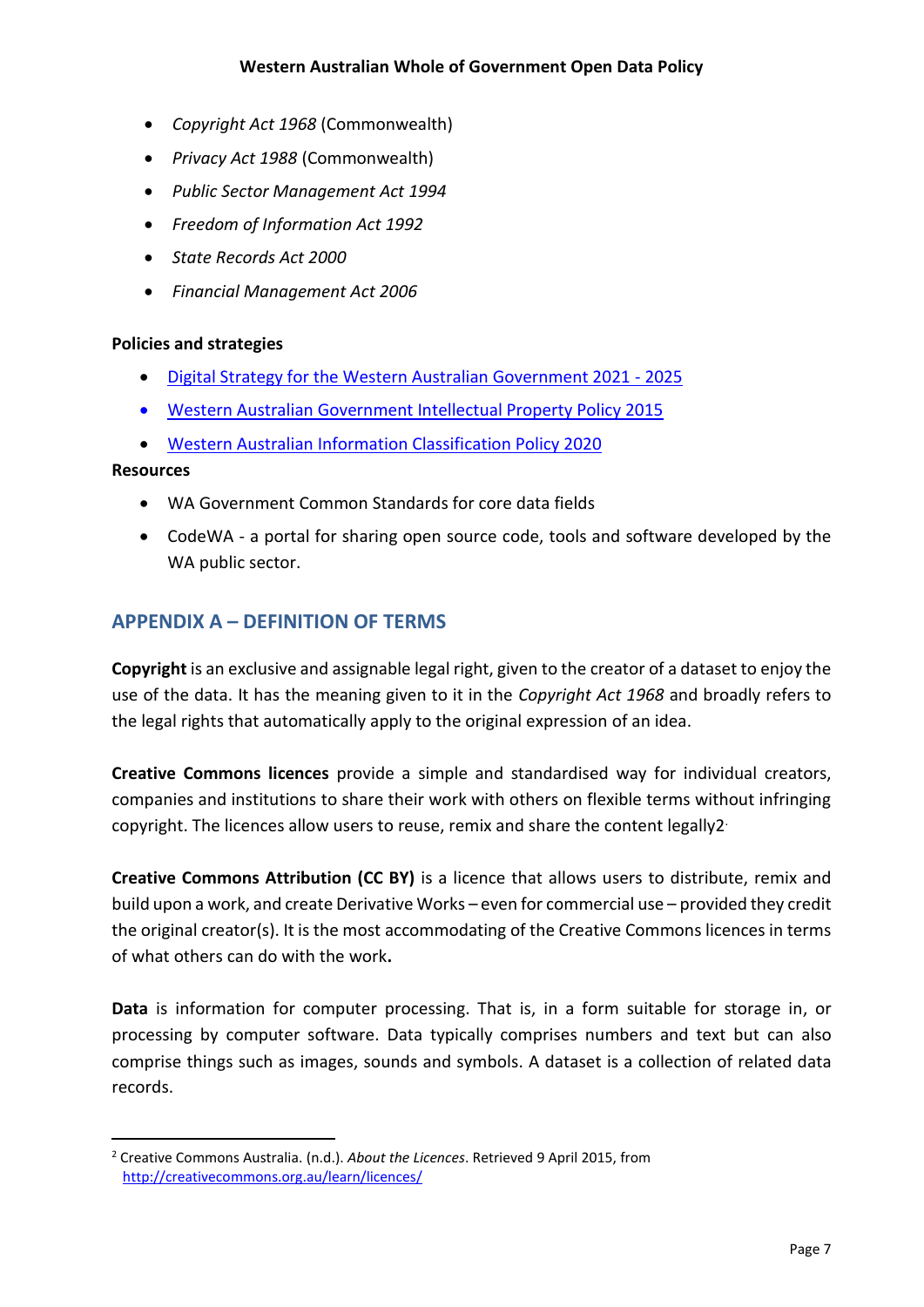**Raw data** is data in pre-interpreted form or not yet subjected to analysis or processing.

**Information** is any collection of data that is processed, analysed, interpreted, classified or communicated in order to serve a useful purpose, present fact or represent knowledge in any medium or form<sup>3</sup>.

**Data linking** is where separate sets of data are combined or a connection between the data is made. Data linking can provide a means for better analysis of the subjects of the data; however caution needs to be exercised to ensure it does not reveal personally-identifiable information.

**Discoverable/discoverability** for the purpose of this Policy refers to the ability for anyone to easily discover that a dataset exists and is provided with sufficient information on how to access the data. This involves the data being discoverable through the Western Australian Government's online data portal (data.wa.gov.au).

**Granularity** refers to the sub-division of data attributes. A high level of granularity means data is divided into multiple fields with each representing a single piece of data. For example, an address could be represented by many separate attributes such as a house number, a street name, a postcode, a state and so on, instead of a single 'address' attribute.

**Aggregate (data)** is when groups of data records are replaced with summary records based on the original data. Aggregating data may be used to address the challenges discussed in section 6.4 of the Policy and can reduce the time to query large sets of data. However it comes at the cost of losing access to detail in the original data sources.

**Machine-readable (data)** is data which is in a format that can be read and interpreted by a computer program or through a calculation process without the need for manual human intervention. Common examples are spreadsheets and data tables. Formats generally not considered machine-readable include PDF documents.

**Metadata** is data that defines and describes other data, allowing users to find, manage, control and understand that data.

**Non-proprietary** formats can be accessed by any software, that is, is does not require specific software or systems to access it.

**Open data**, for the purpose of this Policy, is data released and available to the general public in a way that is easily *discoverable and usable.* Where possible and appropriate, data will be made available with an unrestrictive licence and at no cost to users.

1

<sup>3</sup> Office of the Australian Information Commissioner. (2012). *Open public sector information: from principles to practice.* Retrieved 9 April 2015, fro[mhttps://www.oaic.gov.au/information-policy/information-policy](https://www.oaic.gov.au/information-policy/information-policy-resources/open-public-sector-information-from-principles-to-practice)[resources/open-public-sector-information-from-principles-to-practice](https://www.oaic.gov.au/information-policy/information-policy-resources/open-public-sector-information-from-principles-to-practice)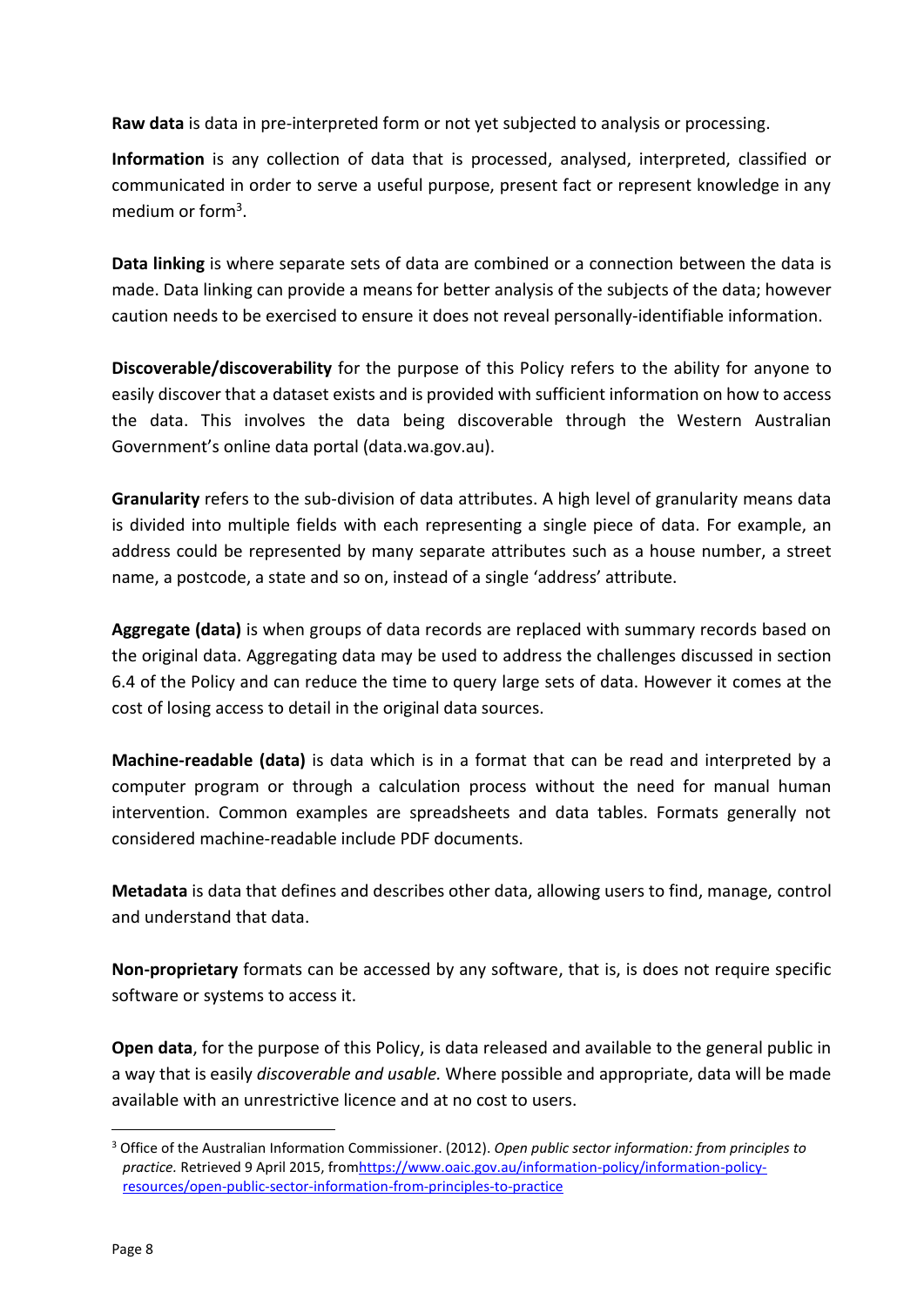**Open data maturity** refers to a level of full data openness as per the principles and scope of this Policy. Also, the World Wide Web Consortium's 5 Star Open Data Model<sup>4</sup> describes the different characteristics of open data and is used globally as a model for assessing data readiness for reuse. The New Zealand [Government's guidance](https://www.ict.govt.nz/guidance-and-resources/open-government/toolkit-agencies/applying-5-star-open-data-model-your-high-value-pu/) on applying [Principles for managing data and](https://www.ict.govt.nz/guidance-and-resources/open-government/toolkit-agencies/applying-5-star-open-data-model-your-high-value-pu/)  [information held by the New Zealand Government](https://www.data.govt.nz/toolkit/policies/new-zealand-data-and-information-management-principles/) is a useful resource for agencies.

**Quality** (with regard to data) is a multidimensional concept which includes Institutional Environment, Relevance, Timeliness, Accuracy, Coherence, Interpretability and Accessibility.<sup>5</sup>

**Usable/usability** for the purpose of this Policy refers to the ability of the data to be easily reused, transformed and shared by users through open formats and licences.

-

<sup>4</sup> Tim Berners-Lee, World Wide Web Consortium. (2006). *5 Star Open Data Model.* Retrieved 9 April 2015, from <http://5stardata.info/>

<sup>5</sup> Australian Bureau of Statistics. (2009). *1520.0 – ABS Data Quality Framework.* Retrieved 9 April 2015, from [http://www.abs.gov.au/ausstats/abs@.nsf/Latestproducts/1520.0Main%20Features2May%202009?opendocu](http://www.abs.gov.au/ausstats/abs@.nsf/Latestproducts/1520.0Main%20Features2May%202009?opendocument&tabname=Summary&prodno=1520.0&issue=May%202009&num=&view) [ment&tabname=Summary&prodno=1520.0&issue=May%202009&num=&view](http://www.abs.gov.au/ausstats/abs@.nsf/Latestproducts/1520.0Main%20Features2May%202009?opendocument&tabname=Summary&prodno=1520.0&issue=May%202009&num=&view)